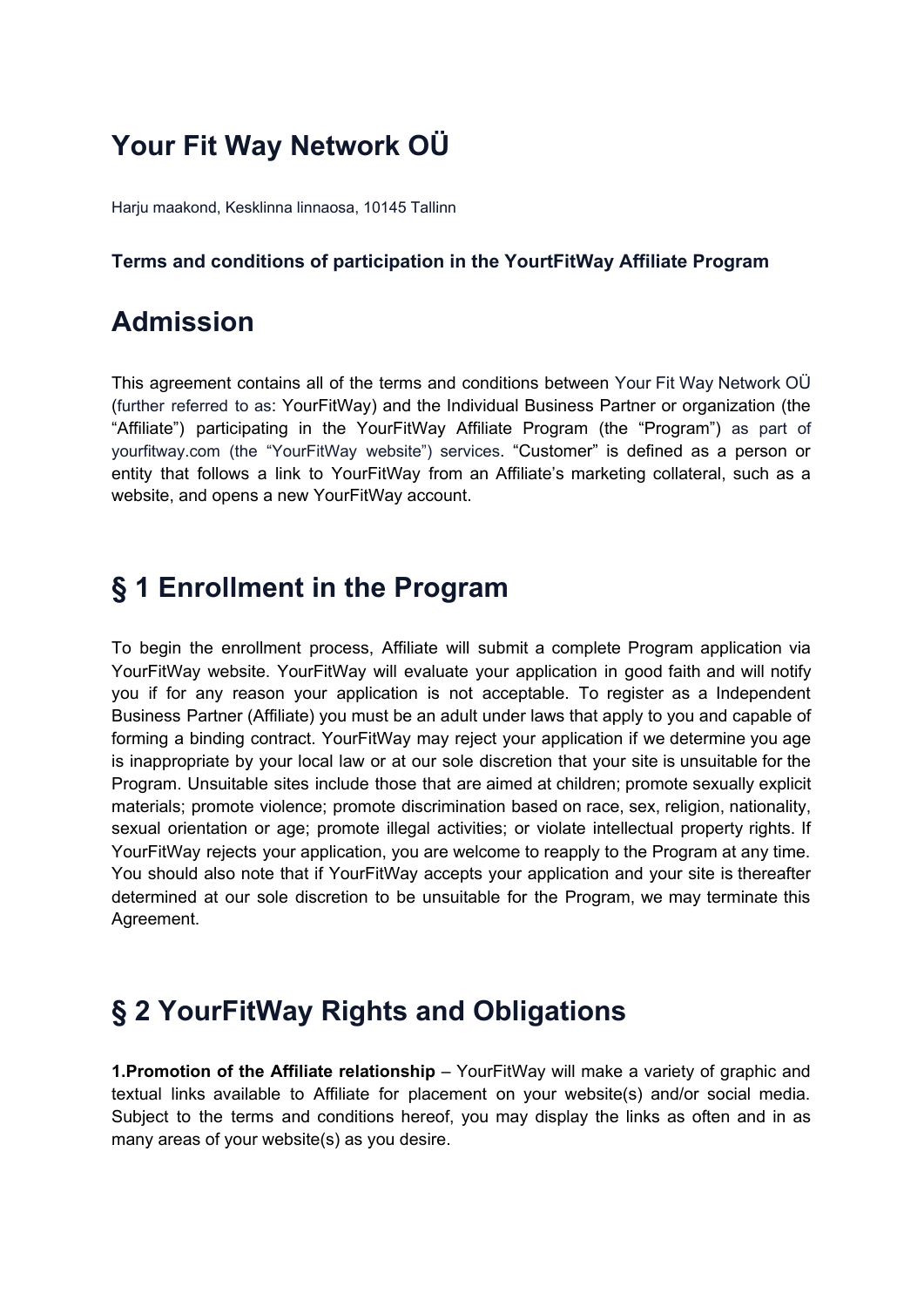**2.Register your Customers** – YourFitWay will register your customers and will monitor their activity in the application. By opening an account with YourFitWay, the Customer agrees that all YourFitWay client rules, policies and operating procedures will apply to them. YourFitWay reserves the right to refuse Customers or close their accounts if necessary to comply with any requirements we may periodically establish.

**3.Track Customers' Trades** – YourFitWay will inform registrations and payments of application customers and will display all relevant information in the Affiliate's panel.

**4.Modification** – YourFitWay may modify any of the terms and conditions contained in this Agreement, at any time and at our sole discretion, by notifying the Affiliate via email, or by posting a notice or a new agreement on our website. Modifications may include, for example, changes in the scope of available commission fees, fee schedules, payment procedures, and referral program rules. If any modification is unacceptable to the Affiliate, your only recourse is to terminate this agreement. Your continued participation in the program following our posting of a change notice or new agreement on our website will constitute binding acceptance of the change.

#### **§ 3 Affiliate's Rights and Obligations**

Affiliate shall use best commercially reasonable efforts to actively and effectively advertise, market and promote YourFitWay as widely and aggressively as possible in order to maximize the financial benefit to both Affiliate and YourFitWay. Affiliate shall only engage in advertising, marketing and promotional efforts which do not violate any law and which reflect positively upon the business reputation of YourFitWay. It is the responsibility of the Affiliate to ensure that the correct tracking is utilized on their website. YourFitWay will not change the Affiliate tracking ID for referrals resulting from incorrect or incomplete tracking. YourFitWay is not responsible for commission fees generated from referrals with incorrect or incomplete referral information. Affiliate is restricted from setting up any site redirects from any page on their website or network of websites so that the page goes directly to YourFitWay website. Banners and links may not be placed within unsolicited email, unauthorized newsgroup postings, chat rooms or through the use of "bots". Traffic generated illegally will not be commissionable. Affiliate shall bear all costs and expenses incurred in connection with the advertising, marketing and promotion of YourFitWay to their customers. Affiliate shall not create, publish, distribute, or permit any written material that makes reference to YourFitWay without first submitting such material to YourFitWay and receiving our prior written consent, which shall not be unreasonably withheld. Affiliate agrees to cooperate fully with YourFitWay in utilizing and maintaining links and other promotional tools as supplied by YourFitWay. Furthermore, the Affiliate agrees to: Utilize the entire code for the banners, links and other promotional tools (including the tracking codes therein) and shall not in any way alter or remove any part of the code; Update such images with new images provided by YourFitWay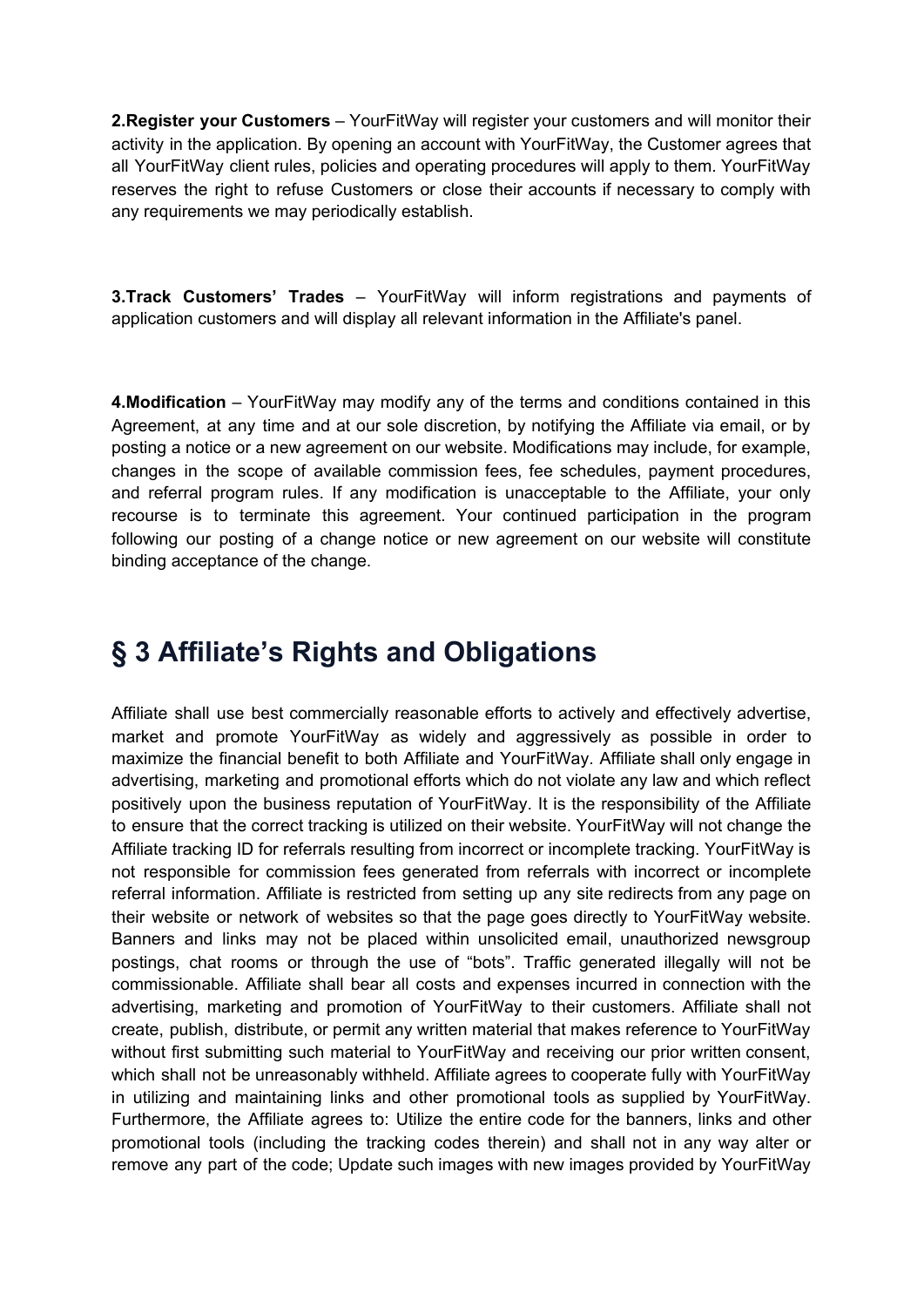from time to time throughout the term of this Agreement; and Display such graphic and/or textual images prominently in relevant sections of your website(s).

#### **§ 4 Relation to others**

- 1. Customers should be guided by the principles of loyalty and camaraderie in relation to colleagues, including in particular Customer.
- 2. Customers cannot recruit people who are in the process of being recruited or have been recruited by another Customer.
- 3. Customers cannot change the Affiliate a person recommending/introducing to the structures of YourFitWay. In the event of termination or expiry of the contract with YourFitWay. Customer may not re-establish cooperation with YourFitWay before the period of 6 months.
- 4. Customers may be a party to only one contract with YourFitWay, except in cases where Customer previously pre-existing as separate Customer has been married during the term of the contract.

#### **§ 5 Commission Fees**

Participant of an Affiliate Program for conducting marketing and promotional activities under the YourFitWay Affiliate Program, you have the right to a commission determined in accordance with the applicable Gratification Plan. The commission is calculated to Affiliates who have an access (active subscription or a license with paid for at least one month access to YourFitWay services)) to YourFitWay services.

#### **§ 6 Commission Fee Payouts**

Commission payouts will be made to the account indicated by the Participant realized to the account its the owner of or you have full right to it, based on his application and correctly provided payment entitlement. Payments will be made in the currency in which the commissions were earned. The minimum payment amount is \$10. Payouts made to Revolut accounts are free of operating fees, in the case of other bank accounts, the operator charges a \$5 fee per transaction. YourFitWay reserves the right to change the commission amount in the mode of changes published in the Gratification Plan available to the Independent Business Partner on the Partner's Account. Affiliate will earn commissions for the life of the Customer, on all transactions the Customer undertakes at YourFitWay, for as long as the Affiliate remains an active member of the Program. An active member is defined as an Affiliate who have active YourFitWay account (active subscription or licence with paid for at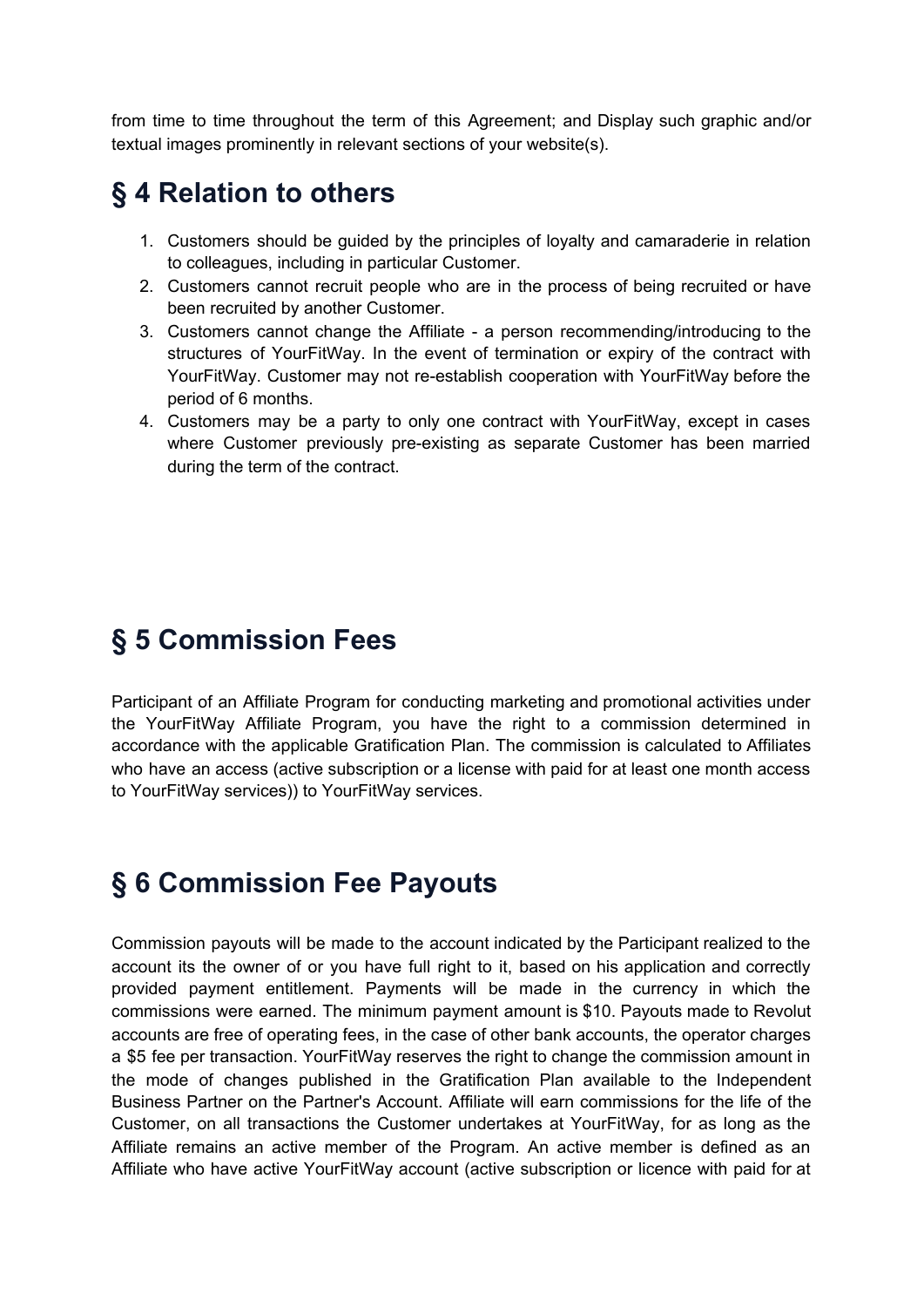least one month access to YourFitWay services) and remains in good standing and promotes YourFitWay to the best of their ability. The withdrawal of funds is only for Affiliates who have an access (active subscription or a license) to YourFitWay services. If a Client registered through an Affiliate is forbidden to trade for any reason and the Affiliate was not aware of this,and YourFitWay has to return money to the Customer, YourFitWay will not pay Affiliate for the revenues generated by a banned Customer. If a Customer registered through Affiliate is being investigated for bank information or address verification, YourFitWay will withhold payments of profits generated from that Customer until the investigation is completed.

### **§ 7 Terms & Termination**

The term of this Agreement will begin upon YourFitWay's confirmation of your acceptance into the Affiliate program. Either YourFitWay or Affiliate may terminate this Agreement at any time, with or without cause, by giving the other party at least 30 days written notice of termination by email. This agreement can be terminated at any time without prior notice if the Affiliate is not an active member of the Program. YourFitWay has the right to terminate the agreement without prior notice if Affiliate breaches any terms or conditions of this agreement. Upon termination: All rights, accesses to services and licenses granted to Affiliate shall terminate immediately. Affiliate must remove all YourFitWay banners from their site and disable any links to YourFitWay from their site. Affiliate will be entitled to unpaid commission fees, if any, earned by on or prior to the date of termination. Affiliate will not be entitled to referral commision occurring after the date of termination. If Affiliate has failed to fulfill their obligations and responsibilities, YourFitWay will not pay any referral fees otherwise owed on termination. YourFitWay may withhold final payment for a reasonable time to ensure that the correct amount is paid to Affiliate. If YourFitWay continues to permit activity (generation of revenue) from Affiliate's customers after termination, this does not constitute a continuation or renewal of this Agreement or a waiver of termination. Affiliate will return to YourFitWay any confidential information, and all copies of information in your possession, custody and control. Affiliate will cease all uses of any trade names, trademarks, service marks, logos and other designations of YourFitWay. Affiliate and YourFitWay will be released from all obligations and liabilities to each other occurring or arising after the date of such termination, except with respect to those obligations that by their nature are designed to survive termination, as set out in this Agreement. Termination will not relieve Affiliate from any liability arising from any breach of this Agreement, which occurred prior to termination. YourFitWay may terminate this Agreement at our sole discretion if we determine that your site is unsuitable. Unsuitable sites include those that are aimed at children; promote sexually explicit materials; promote violence; promote discrimination based on race, sex, religion, nationality, sexual orientation or age; promote illegal activities; or violate intellectual property rights. YourFitWay reserves the right to shut down an account and confiscate historical earnings when account has been found to be engaged in fraudulent activities (including purposely referring traders who intend on engaging in fraudulent deposit methods or trading, earning affiliate commissions from their own trading or that of someone using the same IP or trading from within the same household). YourFitWay reserves the right to shut down an account and not settle historical earnings when account has no activity for a period of three consecutive months.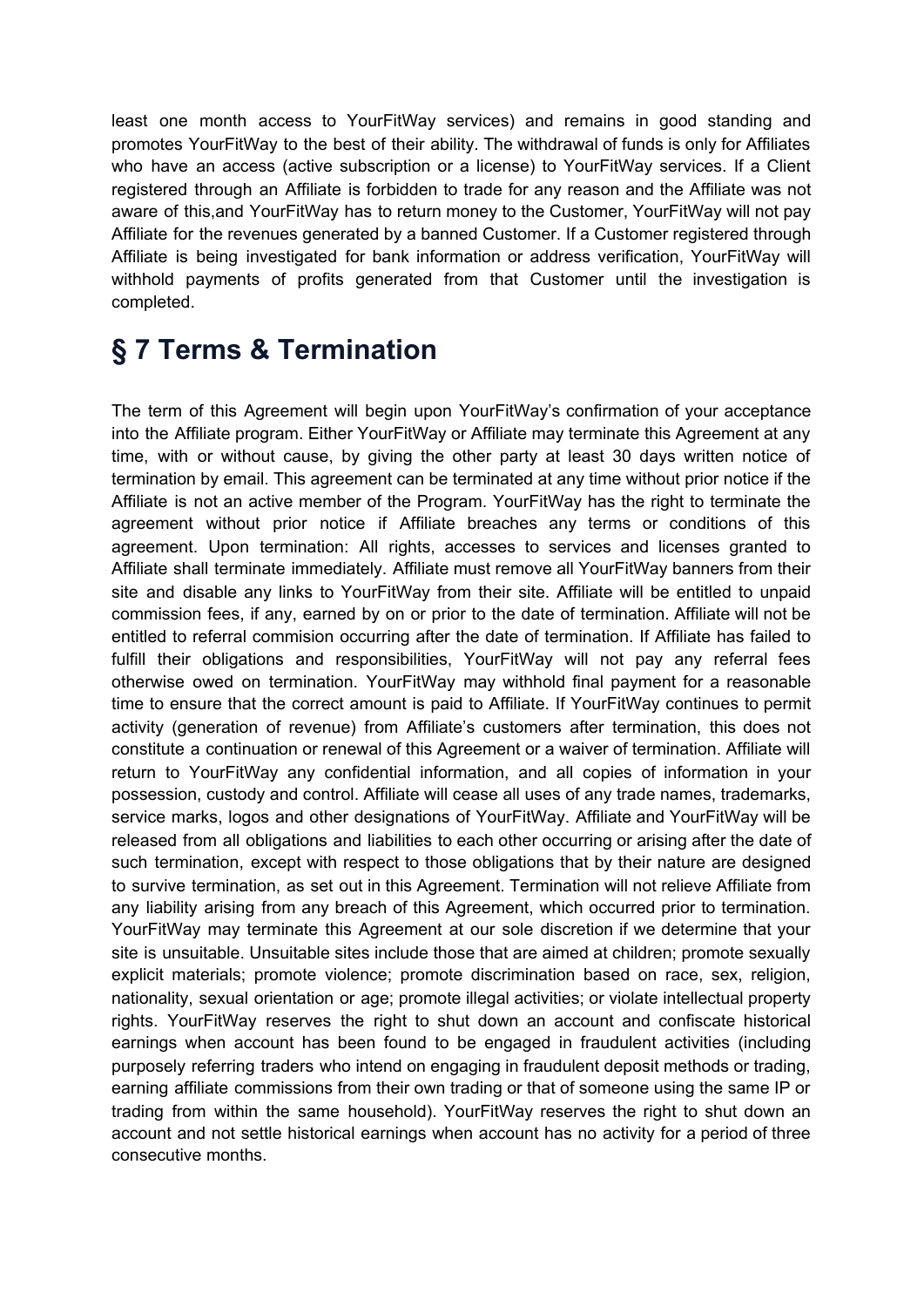#### **§ 8 Policies & Confidentiality**

During the term of this Agreement, Affiliate may be entrusted with Confidential Information relating to the business, operations, or underlying technology of our Customers and/or the Affiliate Program (including, for example, commission fees earned under the Program). Affiliate agrees to avoid disclosure or unauthorized use of the Confidential Information to third persons or outside parties unless you have prior written consent by YourFitWay and that you will use the Confidential Information only for purposes necessary to further the purposes of the Agreement. Affiliate's obligations with respect to Confidential Information shall survive the termination of this Agreement.

#### **§ 9 Relationship of Parties**

YourFitWay and Affiliate are independent contractors, and no terms in this Agreement will create any partnership, joint venture, agency, sales representative, or employment relationship between the parties. Affiliate will have no authority to make or accept any offers or representations on behalf of YourFitWay. You will not make any statement, whether on your site or otherwise, that construes you have the right to represent YourFitWay.

#### **§ 10 Disclaimers**

YourFitWay makes no express or implied warranties or representations with respect to the Affiliate Program, or referral fees and commission payment arrangements (including, without limitation, their functionality, warranties of fitness, merchantability, legality, non-infringement, or any implied warranties arising out of a course of performance, dealing, or trade usage). In addition, we make no representation that the operation of our site or our Clients' sites will be uninterrupted or error-free and will not be liable for the consequences of any interruptions or errors.

#### **§ 11 Independent Investigation**

Affiliate acknowledges that you have read this agreement and agree to all its terms and conditions. You understand that YourFitWay may at any time directly or indirectly solicit customer referrals on terms that may differ from this contained in this agreement or operate websites that are similar to or compete with your website. You have independently evaluated the desirability of participating in this referral program and are not relying on any representation, guarantee or statement other than set forth in this agreement.